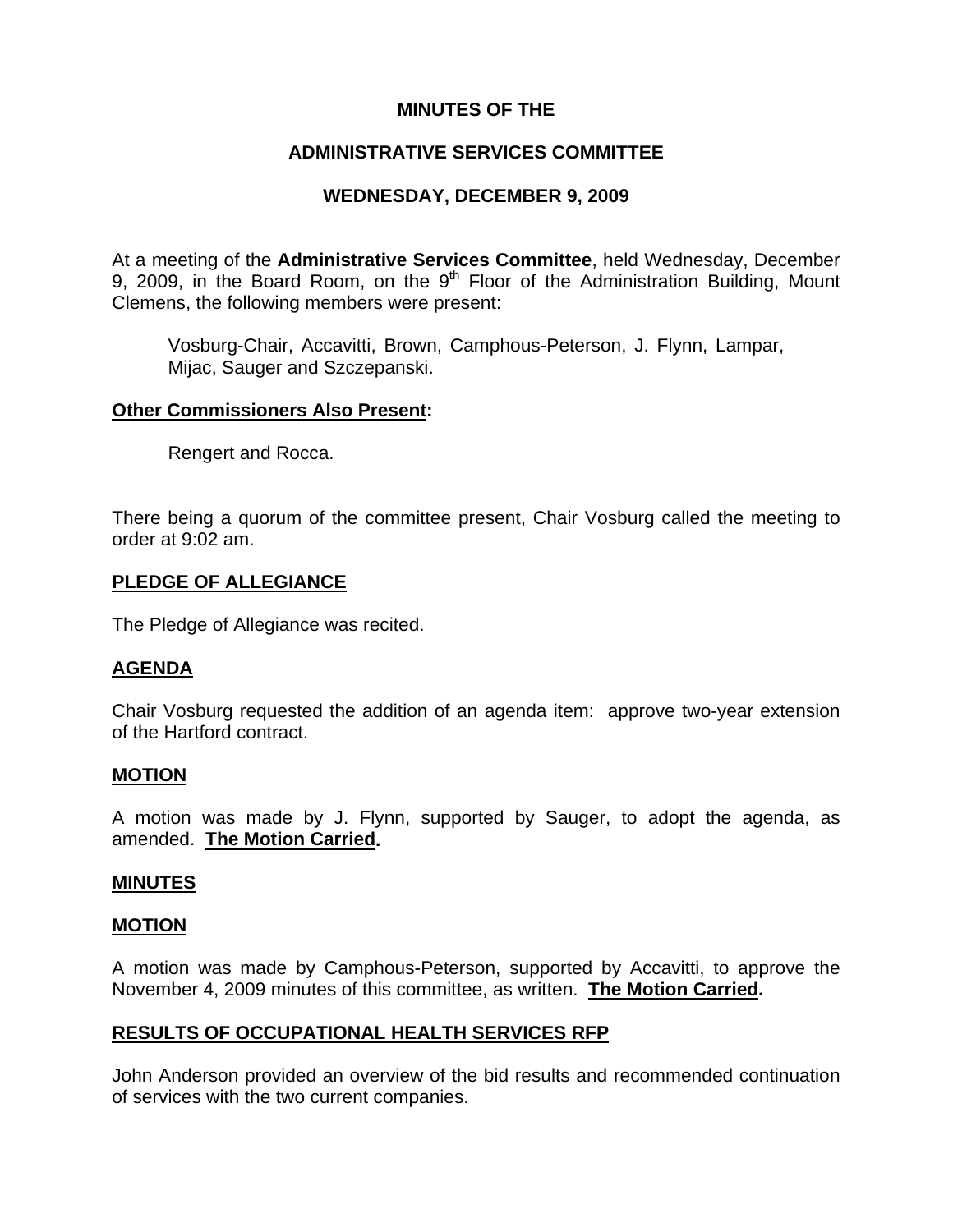# **COMMITTEE RECOMMENDATION – MOTION**

A MOTION WAS MADE BY LAMPAR, SUPPORTED BY SZCZEPANSKI, TO RECOMMEND THAT THE BOARD OF COMMISSIONERS CONCUR WITH THE RECOMMENDATION OF JOHN ANDERSON, DIRECTOR OF RISK MANAGEMENT, FRANK KRYCIA, ASSISTANT CORPORATION COUNSEL, AND STEPHANIE DOBSON, HUMAN RESOURCES COORDINATOR, THE "REVIEW PANEL," IN CONFIRMING THE SELECTIONS OF CONCENTRA OCCUPATIONAL HEALTH CENTERS AND HENRY FORD MACOMB HOSPITAL TO PROVIDE OCCUPATIONAL HEALTH SERVICES TO MACOMB COUNTY FOR THREE FULL YEARS BEGINNING JANUARY 1, 2010 AND ENDING DECEMBER 31, 2012. **THE MOTION CARRIED.** 

# **APPROVE TWO-YEAR EXTENSION OF HARTFORD CONTRACT**

# **COMMITTEE RECOMMENDATION – MOTION**

A MOTION WAS MADE BY CAMPHOUS-PETERSON, SUPPORTED BY MIJAC, TO RECOMMEND THAT THE BOARD OF COMMISSIONERS CONCUR WITH THE RECOMMENDATION OF THE DIRECTOR OF RISK MANAGEMENT AND APPROVE A TWO-YEAR EXTENSION OF THE HARTFORD CONTRACT FOR LONG-TERM DISABILITY, SUPPLEMENTAL EMPLOYEE LIFE INSURANCE, BASIC LIFE INSURANCE AND BASIC ADD. **THE MOTION CARRIED.** 

# **SCANNING AND INDEXING OF BOARD OF COMMISSIONERS MINUTES FOR POSTING ON THE INTERNET**

# **COMMITTEE RECOMMENDATION – MOTION**

A MOTION WAS MADE BY CAMPHOUS-PETERSON, SUPPORTED BY SAUGER, TO RECOMMEND THAT THE BOARD OF COMMISSIONERS IMPROVE SERVICE BY ENABLING THE CLERK/REGISTER OF DEEDS TO SCAN AND INDEX MACOMB COUNTY BOARD OF COMMISSIONERS MEETING MINUTES AND RESOLUTIONS FROM 1924 THROUGH APRIL 2000 FOR PLACEMENT ON THE INTERNET BY AUTHORIZING THE COUNTY CLERK/REGISTER OF DEEDS TO CONTRACT WITH DIGITAL SCIENCE GROUP, LLC TO SCAN AND USE OPTICAL CHARACTER RECOGNITION ON THE DOCUMENTS AT A COST NOT TO EXCEED \$1,843.25; FUNDS ARE AVAILABLE IN THE CLERK'S SPECIAL PROJECTS ACCOUNT.

The following commissioners spoke: Szczepanski, Camphous-Peterson and Sauger.

Chair Vosburg called for a vote on the motion and **THE MOTION CARRIED.**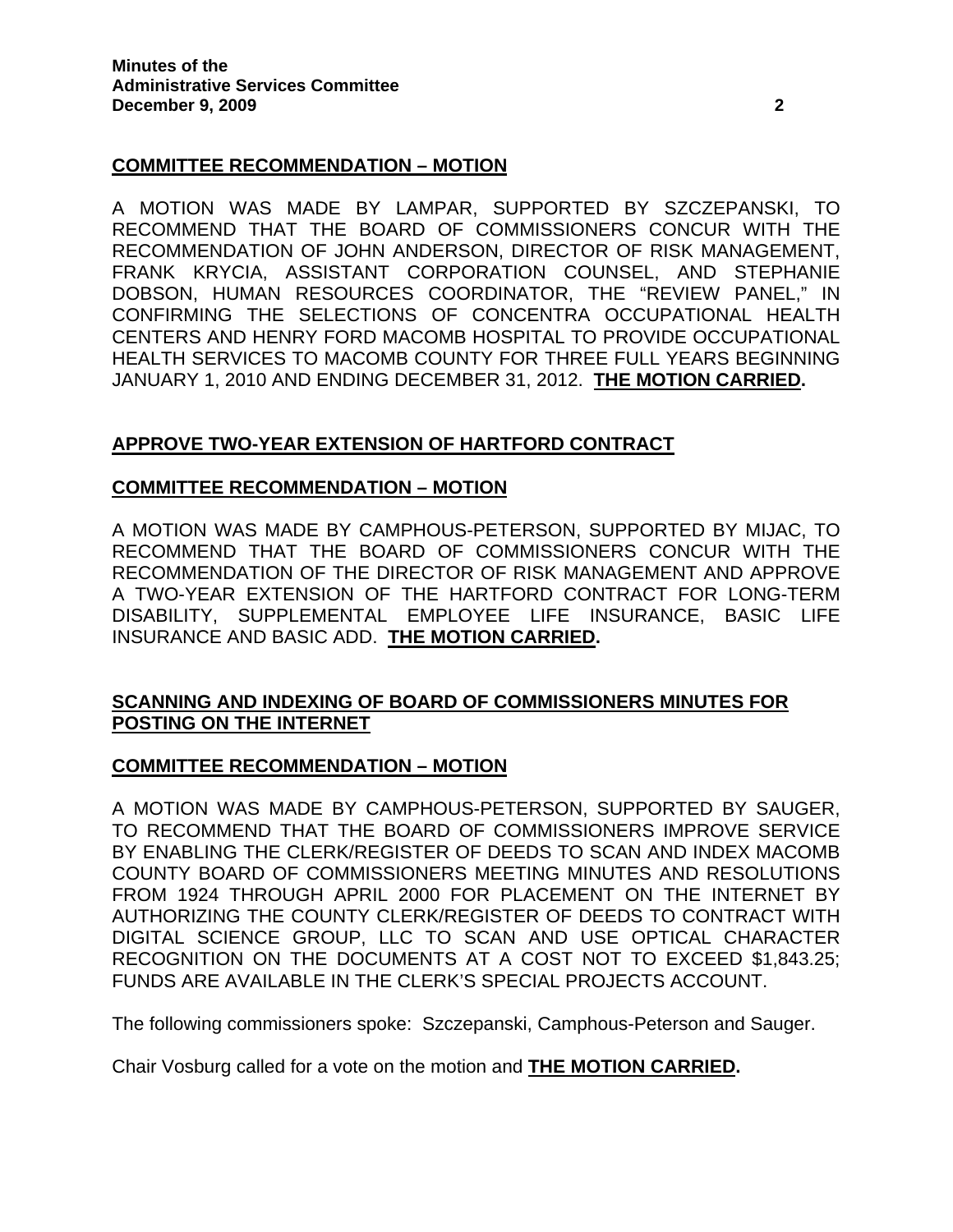# **CAMPAIGN FINANCE SYSTEM MAINTENANCE AND UPDATES**

#### **COMMITTEE RECOMMENDATION – MOTION**

A MOTION WAS MADE BY SZCZEPANSKI, SUPPORTED BY J. FLYNN, TO RECOMMEND THAT THE BOARD OF COMMISSIONERS PROVIDE IMPROVEMENTS AND ROUTINE MAINTENANCE ON THE COMPUTERIZED CAMPAIGN FINANCE SYSTEM TO ENABLE THE CLERK TO AUTOMATE SOME CAMPAIGN FINANCE FUNCTIONS AS DETAILED IN THE BACKGROUND INFORMATION AND AUTHORIZE THE CLERK TO HIRE CONSULTING ENGINEERING ASSOCIATES, INC. THE CAMPAIGN FINANCE SYSTEM VENDOR PREVIOUSLY SELECTED FROM COMPETITIVE BIDS, AT A COST NOT TO EXCEED \$11,025; FUNDING IS AVAILABLE IN THE CLERK'S SPECIAL PROJECTS ACCOUNT (\$4,580.54) AND THE CLERK'S SUPPLY ACCOUNTS (\$803) AND (\$5,641.46). **THE MOTION CARRIED.** 

#### **IMPROVEMENT OF CAMPAIGN FINANCE TRACKING AND DISCLOSURE**

#### **COMMITTEE RECOMMENDATION – MOTION**

A MOTION WAS MADE BY SZCZEPANSKI, SUPPORTED BY ACCAVITTI, TO RECOMMEND THAT THE BOARD OF COMMISSIONERS IMPROVE CAMPAIGN FINANCE TRACKING AND DISCLOSURE BY AUTHORIZING THE CLERK/REGISTER OF DEEDS TO CONTRACT WITH CONSULTING ENGINEERING ASSOCIATES, INC. TO IMPLEMENT AN ONLINE DONOR DISCLOSURE MODULE IN THE CAMPAIGN FINANCE SYSTEM, WHICH WOULD DISCLOSE TO THE PUBLIC ALL COUNTY AND LOCAL INDIVIDUAL CAMPAIGN COMMITTEE DONORS, ENABLING ON THE COUNTY AND LOCAL LEVEL THE SAME KIND OF PUBLIC DISCLOSURE, TRACKING AND ACCOUNTABILITY THAT IS ALREADY AVAILABLE FOR FEDERAL AND STATE CAMPAIGN COMMITTEES AT A COST NOT TO EXCEED \$19,050, FUNDS ARE AVAILABLE IN THE CLERK'S DATA PROCESSING ACCOUNT; FURTHER, TO CREATE AN ANNUAL ELECTIONS DATA ENTRY FUND AT \$2,144.31 TO MAINTAIN THIS SYSTEM WITH FUNDS AVAILABLE THROUGH THE ELIMINATION OF CO-OPS IN A RESOLUTION PASSED BY THE BOARD ON NOVEMBER 24, 2009.

The following commissioners spoke: J. Flynn, Camphous-Peterson, Szczepanski and Vosburg.

Chair Vosburg called for a vote on the motion and **THE MOTION CARRIED.**

#### **REAUTHORIZATION OF EXTRA HIRES/CLERK/REGISTER OF DEEDS**

#### **MOTION**

A motion was made by Brown, supported by Sauger, to approve and forward to the Budget Committee to reauthorize the Clerk/Register of Deeds to continue the fight against real estate fraud by retaining up to five "extra hire" employees to maintain the electronic entry book, required by law, at a cost not to exceed \$135,000; funds are available in the Register of Deeds Automation Fund, which is funded from recording fees and may only be spent on Register of Deeds improvements. **The Motion Carried.**